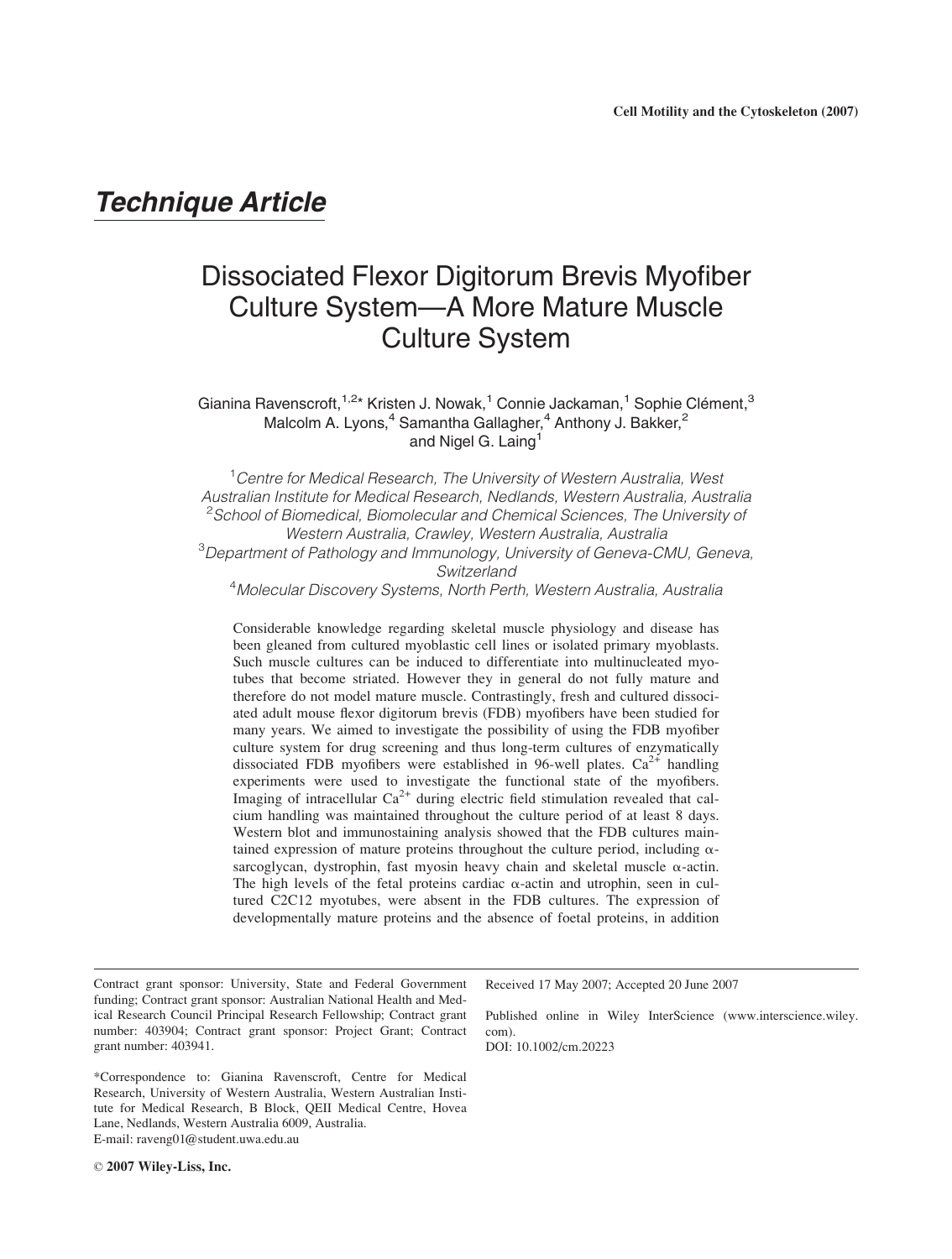to the maintenance of normal calcium handling, highlights the FDB culture system as a more mature and perhaps more relevant culture system for the study of adult skeletal muscle function. Moreover, it may be a useful system for screening therapeutic agents for the treatment of skeletal muscle disorders. Cell Motil. Cytoskeleton 2007. © 2007 Wiley-Liss, Inc.

Key words: muscle; disease; drug screening; foetal isoforms

# INTRODUCTION

Skeletal muscle is the principal tissue of the vertebrate body and its main function is to generate movement through the environment. Over the last 20 years the genetic basis of many skeletal muscle diseases has been established (http://www.musclegenetable.org), however treatment has remained elusive even for Duchenne muscular dystrophy (DMD) [Nowak and Davies, 2004] the first major muscle disease for which a gene was identified [Koenig et al., 1987]. Experimental approaches including myoblast transfer, stem cell treatments, upregulation of alternative genes, viral therapy, siRNA and antisense oligonucleotides are currently all being investigated as possible treatments for skeletal muscle diseases [reviewed in Odom et al., 2007; Price et al., 2007; Rando, 2007].

Considerable understanding of skeletal muscle physiology and pathology has been obtained from research using in vitro culture and differentiation of primary or cell-line derived myoblasts [reviewed in Meola, 1991] and these cultures are used to test possible therapies for skeletal muscle diseases [Ashizawa et al., 1982; Quinn et al., 2002; Zhang et al., 2004]. Multinucleated myotubes can be formed through differentiating myoblasts in mitogen-poor media. They express a cohort of myofibrillar proteins and gradually assemble an ordered array of sarcomeres. However converting these cultures into completely mature muscle fibers has remained largely intangible, despite numerous attempts, including co-culturing with neural explants [Kobayashi et al., 1987; Wagner et al., 2003; Larkin et al., 2006], a fibroblastic layer [Cooper et al., 2003] or by exposing the cultures to low frequency electrical stimulation [Naumann and Pette, 1994].

Cross-striated patterns are often only seen in myotubes after multiple weeks of culture [Harvey et al., 1979], even when they are co-cultured with spinal cord [Kobayashi et al., 1987; Wagner et al., 2003]. Most systems result in the predominant expression of immature myosin heavy chain (MHC) isoforms, such as primary rat myotube cultures (even after chronic electrostimulation of myotube cultures for 20 days) [Naumann and Pette, 1994], C2C12 myotubes [Morgan and Madgwick, 1999; Cooper et al., 2004] and 4-week-old three-dimensional myotube constructs co-cultured with fetal nerve explants [Larkin et al., 2006]. However, rabbit primary myotubes cultured on gelatin beads were shown to express solely adult MHC and myosin light chain isoforms after 16 days in culture [Kubis et al., 1997], but this is a time-consuming system that results in the myofibers having an unusual structure bent round the beads, which may be difficult to visualise.

A number of research groups have utilised enzymatically dissociated mouse flexor digitorum brevis (FDB) myofibers for the study of aspects of muscle cell physiology, mostly recently [Cifelli et al., 2007]. Anderson and co-workers have extensively studied the mechanism of action of satellite cell quiescence and activation [reviewed in Wozniak et al., 2005], using short-term cultures of single FDB muscle myofibers, as described initially by Bischoff [1986]. Studies of FDB cultures have included the effect of culture conditions upon fiber survival [Brown and Schneider, 2002], calcium homeostasis [Liu et al., 1997], dedifferentiation [Brown et al., 2006] and the effect of chronic electrical stimulation on fiber type-specific gene expression [Liu and Schneider, 1998]. Both long-term cultured [De Backer et al., 2002] and freshly isolated [Han et al., 2006] FDB myofibers have been employed to study the pathophysiology of dystrophic muscle. Thus the unique properties of the FDB myofibers have been exploited by physiologists for the past 20 years for the study of basic skeletal muscle physiology and the pathophysiology of disease. This article investigates the FDB culture method as a more mature model of skeletal muscle in vitro.

One concept in the search for therapies for various genetic skeletal muscle disorders is the up-regulation of an alternate gene to produce a functional substitute for the absent or defective protein. This has been extensively investigated in animal models of DMD for example, whereby up-regulation of utrophin (the fetal form of dystrophin) has been shown to alleviate the disease phenotype associated with the absence of dystrophin, [reviewed in Hirst et al., 2005]. The up-regulation of fetal isoforms of skeletal muscle proteins as a therapy for muscle diseases may be applicable to a number of skeletal muscle disorders. Conducting small molecule screens for the up-regulation of these fetal proteins in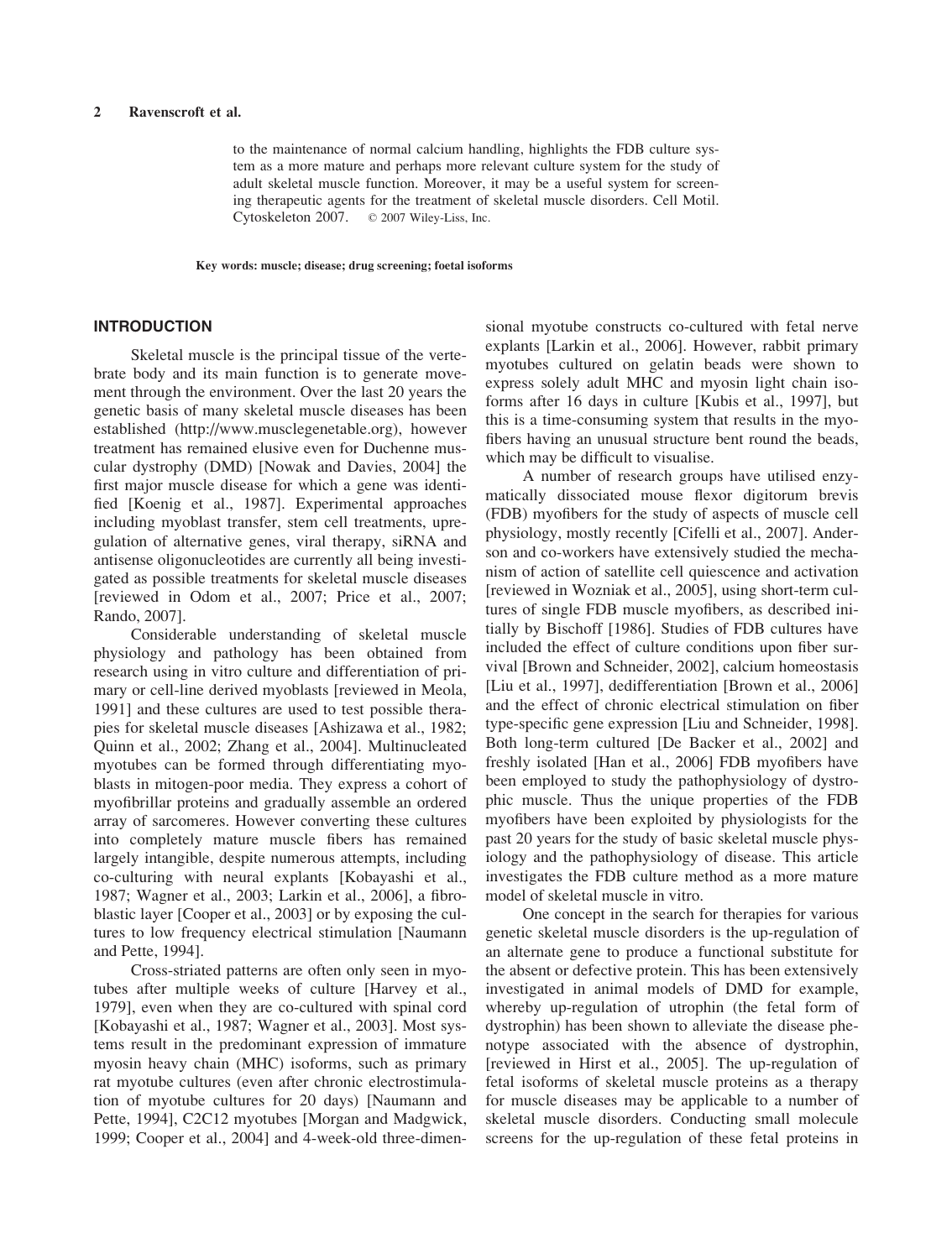myotube cultures would be confounded by endogenous expression of these fetal isoforms and drug screening for activating expression of other \rescue" proteins might also benefit from a more mature myofiber culture system. We show that the FDB myofibre culture system results in a more mature muscle fiber phenotype and that it can be adapted as a platform for semi-high throughput screening of therapeutic agents for the treatment of various skeletal muscle diseases.

## REAGENTS AND INSTRUMENTS

Myoblasts of the mouse C2C12 myoblast cell line, originally derived from C57BL/6J mice [Yaffe and Saxel, 1977], were a generous gift from Dr Edna Hardeman (Children's Institute for Medical Research, Westmead, NSW, Australia). C57BL/6J and C57BL/10ScSn- $D\text{m}d^{mdx}/J$  (dystrophin negative, [Bulfield et al., 1984]) were purchased from the Animal Resources Centre (Western Australia, Australia).

The collagenase (type I), controlled serum replacement-2 (CSR), laminin and the protease inhibitor cocktail for mammalian cells were all from Sigma-Aldrich (Sydney, NSW, Australia), as were all other chemicals not otherwise mentioned.

The monoclonal antibodies that recognise fast myosin (MY32),  $\alpha$ -actinin (EA-53), tropomyosin (CH1) and troponin-T (JLT-12) were all also obtained from Sigma-Aldrich (Sydney, NSW, Australia), as were the fluorescein isothiocyanate (FITC)-conjugated phalloidin,  $\alpha$ bungarotoxin-FITC and horse-radish peroxidase (HRP) conjugated anti-mouse and HRP-conjugated anti-rabbit IgG antibodies. Monoclonal antibodies recognising fast myosin (NCL-MHCf), dystrophin (NCL-DYS2) and utrophin (NCL-DRP2) were obtained from Novocastra Laboratories (Newcastle upon Tyne, UK). An antibody specific for  $\alpha$ -sarcoglycan (IVD3<sub>1</sub>A9) was obtained from the Developmental Studies Hybridoma Bank (University of Iowa, IA) while the cardiac  $\alpha$ -actin specific antibody (clone Ac1-20.4.2) was obtained from Research Diagnostics (Concord, MA). The polyclonal skeletal muscle  $\alpha$ -actin specific antibody has been previously described [Clement et al., 1999].

Matrigel<sup>TM</sup> was purchased from Becton Dickinson (North Ryde, NSW, Australia). All the other tissue culture reagents, namely fetal calf serum (FCS), Dulbecco's Modified Eagle Medium (DMEM), penicillin/streptomycin, L-glutamine, heat-inactivated horse serum, phosphate buffered saline (PBS) and trypsin, were obtained from Invitrogen (Mount Waverley, Victoria, Australia). Similarly, the antibody labeling kits (Zenon $^{\circledR}$  Alexa Fluor<sup>®</sup> mouse IgG<sub>1</sub>, Zenon<sup>®</sup> Biotin-XX mouse IgG<sub>1</sub>) and the strepavidin-Alexa Fluor $\textcircled{B}$  594 secondary antibody were from Invitrogen.

#### Flexor Digitorum Brevis Myofiber Cultures 3

The Criterion SDS-PAGE system and the UV laser scanning confocal microscope (model MRC1000/1024) were from Biorad Laboratories (Regents Park, NSW, Australia). The ECL Plus Western Blotting Detection System<sup>TM</sup> was from Amersham (GE Healthcare, Buckinghamshire, UK). The BCA<sup>TM</sup> protein assay kit and polyvinylidene fluoride (PVDF) membrane were purchased from Pierce Biotechnology (Rockford, IL) and the Hydromount from National Diagnostics (Atlanta, GA). The Nanodrop ND1000 spectrophotometer was from Biolab (Victoria, Australia).

The fluorescent microscope (inverted, model IX-71)) and the digital camera (model DP-71) were both from Olympus (Mount Waverley, Victoria, Australia), whilst the IN-Cell Analyser 1000 was from GE Healthcare (Piscataway, NJ).

Fura-2 was obtained from Teflabs (Austin, TX) and pluronic F-127 was obtained from Invitrogen. The isolated pulse stimulator (model 2100) was from A-M Systems (Carlsborg, WA, USA), the dual channel power amplifier (EP500B) from Audio Assemblers (Campbellfield, Victoria, Australia) and the dual monochromator system was from Cairn Research (Kent, UK).

The adenovirus (human adenovirus, serotype 5) was kindly provided by Sherif Boulos [Boulos et al., 2006] and has two promoters to drive both enhanced green fluorescent protein (EGFP) and DsRed protein expression.

# **METHODS**

# C2C12 Cultures

C2C12 myoblasts were grown in 10% FCS in DMEM supplemented with 4 mM L-glutamine and 1% penicillin/streptomycin (proliferation medium). Trypsinised suspensions of C2C12 myoblasts were plated into 6-well tissue culture plates or onto glass coverslips coated with 0.1 mg/ml Matrigel<sup>TM</sup> and maintained in proliferation medium until the cultures reached a confluency of 50%. Cells were then grown in DMEM supplemented with 5% heat-inactivated horse serum, 4 mM L-glutamine and 1% penicillin/streptomycin (differentiation medium). The day of incubation in differentiation medium was denoted as day 0 (D0). Day 1 (D1), day 2 (D2) etc., denotes the number of days following incubation in differentiation medium. Myotubes were cultured at 37 $\degree$ C in 5% CO<sub>2</sub>, and differentiation medium was replaced every other day.

#### Isolation and Culturing of Mouse FDB Myofibers

All the animal procedures were performed in accordance with the guidelines and approved protocols of the University of Western Australia Animal Ethics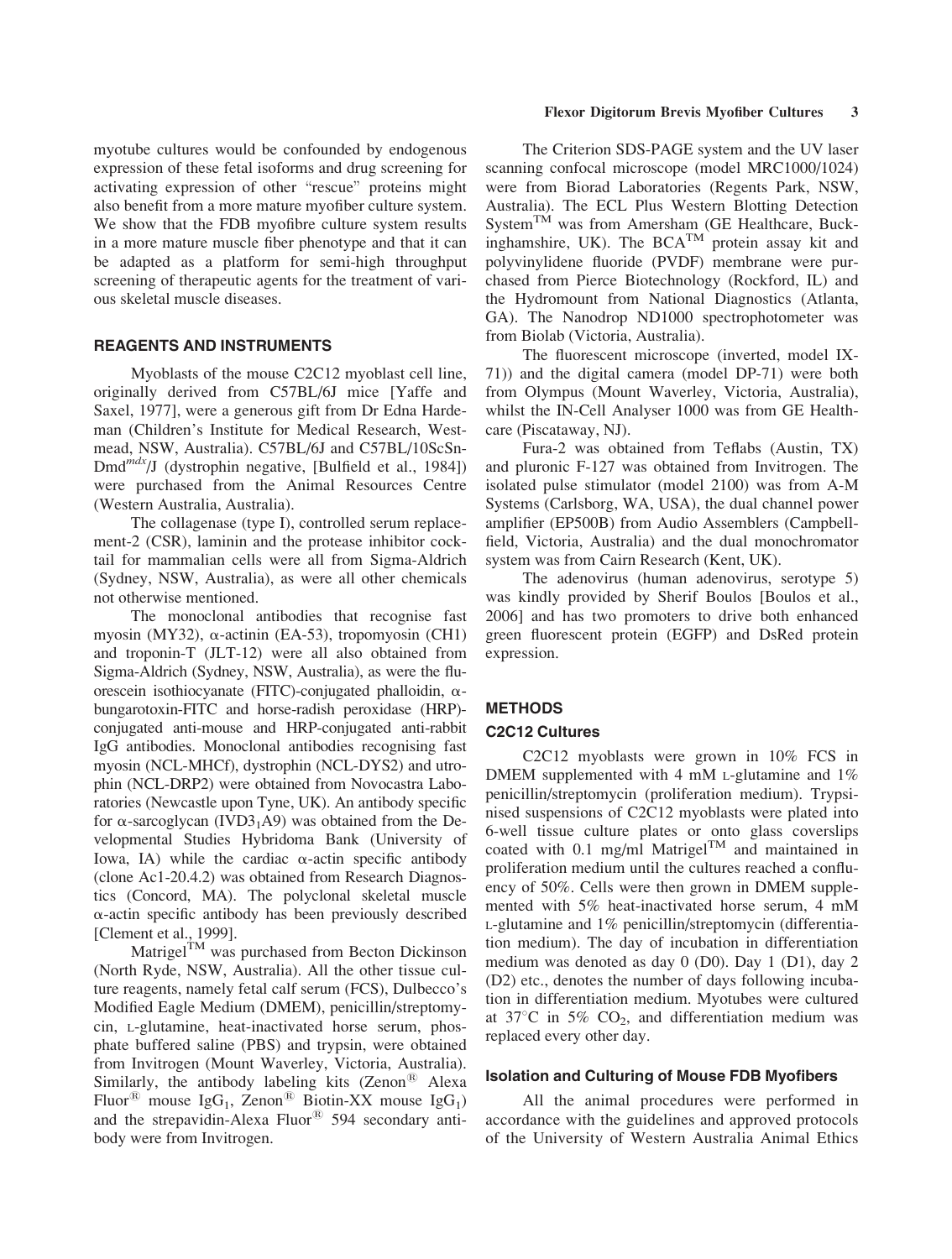Committee. Six to eight-week-old C57BL/6J or  $C57BL/10ScSn-Dmd^{mdx}/J$  male mice were killed by sodium pentabarbitone overdose before the FDB muscles were dissected and then incubated in physiological rodent saline (PRS: 138 mM NaCl, 2.7 mM KCl, 1.8 mM CaCl<sub>2</sub>, 1.06 mM MgCl<sub>2</sub>, 12.4 mM N-2-hydroxyethylpiperazine-N'-2-ethanesulphonic acid (HEPES) and 5.6 mM glucose, pH 7.3). After removing all connective tissue, blood vessels and other non-muscle tissues, FDB muscles were incubated in PRS supplemented with  $0.2\%$  collagenase and  $10\%$  FCS at 37 $\degree$ C in 5%  $CO<sub>2</sub>$  in air for 90 min. Myofiber bundles were transferred to proliferation medium and incubated for 30 min, prior to trituration with Pasteur pipettes of decreasing diameters to disperse single myofibers. Free single myofibers were separated by gravity sedimentation from broken fibers and single cells by passing through three columns of proliferation medium, followed by seeding into 96-well tissue culture plates coated with 20 µg/ml laminin-DMEM, as detailed in [Shefer and Yablonka-Reuveni, 2005]. Approximately 12 h following seeding of FDB myofibers, the medium was replaced with maintenance medium (DMEM containing 20% controlled serum replacement-2, 4 mM Lglutamine and 1% penicillin/streptomycin). Myofibers were cultured at 37 $\degree$ C in 5% CO<sub>2</sub>.

## SDS-PAGE

Cultures were rinsed once, then scraped off the plastic or glass surfaces in PBS using pipette tips. Cells were pelleted by centrifugation at 1000 rpm for 2 min. Cell pellets were snap frozen on dry ice and stored at  $-80^{\circ}$ C. Cell pellets were resuspended in 150 µL Laemmli sample buffer, containing 1% protease inhibitor cocktail for mammalian cells. Samples were heated to  $94^{\circ}$ C for 3 min, vortexed and centrifuged (14,500 rpm for 3 min) prior to protein quantification. Protein quantification was performed using the  $BCA^{TM}$  protein assay kit and absorbance of the standards and samples were measured by spectrophotometry. For all Western blots shown, samples were loaded to give an equal quantity of total protein (in the range of  $5-10 \mu$ g, depending on the antibody to be used).

Samples containing  $5\%$   $\beta$ -mercaptoethanol were electrophoresed on 4–15% gradient gels at  $\sim$  150 mV, in 25 mM Tris, 192 mM glycine and 0.1% sodium dodecyl sulfate (SDS), with  $10 \text{ mM } \beta$ -mercaptoethanol added to the upper chamber, until the bromophenol dye-front ran off the gels. Samples were electroblotted onto PVDF membrane in Towbin's transfer buffer (TTB: 25 mM Tris, 192 mM glycine and 20% methanol) at 300 mA for 2 h at room temperature (RT) for transfer of small molecular weight proteins (less than 100 kDa). For transfer of larger molecular weight proteins, electroblotting was performed in TTB containing 0.1% SDS and in the absence of methanol, overnight at  $16^{\circ}$ C.

Membranes were blocked for at least 1 h at RT in PBS containing 0.1% Tween-20 and 5% skim milk powder (blocking solution). Membranes were incubated in blocking solution containing primary antibodies for at least 1 h at RT (see Table I for antibody concentrations used), with the exception of the utrophin antibody that was instead incubated overnight at  $4^{\circ}$ C. After washing in PBS containing 0.1% Tween-20 for three  $\times$  5 min washes, the membranes were incubated in blocking solution containing the appropriate HRP-conjugated secondary antibody at 1:15,000 for 1 h at RT. Following another three  $\times$  5 min washes with PBS containing 0.1% Tween-20, detection was performed using ECL Plus.

## Immunostaining

FDB cultures seeded onto 13-mm round glass coverslips were fixed in chilled PBS containing 2% paraformaldehyde and 10% FCS for 5 min, on ice. Samples were washed three times in PBS, and then incubated in blocking buffer (PBS plus 10% FCS and 1% BSA) con-

| Antibody                        | Clone                 | <b>Species</b>    | Concentration for<br>immunohistochemistry | Concentration<br>for Western blot |
|---------------------------------|-----------------------|-------------------|-------------------------------------------|-----------------------------------|
| $\alpha$ -Skeletal muscle actin | Clement et al. [1999] | Rabbit polyclonal | N/A                                       | 1:5000                            |
| $\alpha$ -Cardiac actin         | $Ac1-20.4.2$          | Mouse monoclonal  | N/A                                       | 1:4000                            |
| $\alpha$ -Actinin               | EA-53                 | Mouse monoclonal  | 1:20                                      | 1:100,000                         |
| $\alpha$ -Sarcoglycan           | IVD3 <sub>1</sub> A9  | Mouse monoclonal  | 1:20                                      | N/A                               |
| Dystrophin                      | NCL-DYS2              | Mouse monoclonal  | 1:10                                      | N/A                               |
| <b>Fast MHC</b>                 | MY32                  | Mouse monoclonal  | N/A                                       | 1:200,000                         |
| <b>Fast MHC</b>                 | NCL/MHCf              | Mouse monoclonal  | 1:20                                      | N/A                               |
| Sarcomeric troponin-T           | $JLT-12$              | Mouse monoclonal  | 1:10                                      | 1:200,000                         |
| Sarcomeric tropomyosin          | CH <sub>1</sub>       | Mouse monoclonal  | 1:10                                      | 1:200,000                         |
| Utrophin                        | NCL-DRP2              | Mouse monoclonal  | 1:5                                       | 1:200                             |

N/A, not applicable.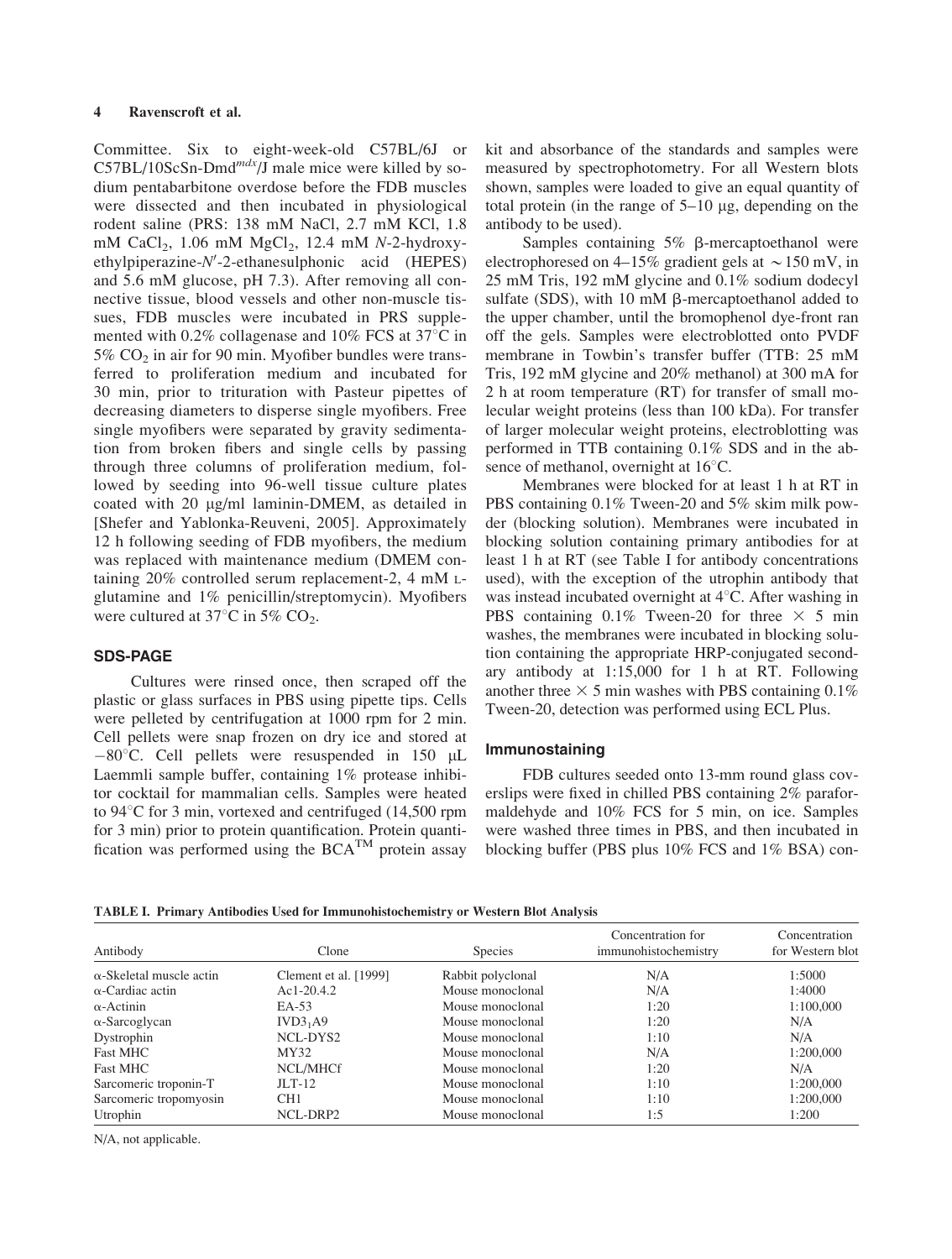taining 0.25% saponin for 30 min at RT. Fibers were incubated with the primary monoclonal antibodies overnight at  $4^{\circ}$ C. All antibodies were labelled with the Zenon<sup>®</sup> Alexa Fluor<sup>®</sup> mouse IgG<sub>1</sub> labelling kits except for the utrophin antibody that was conjugated with the Zenon<sup>®</sup> Biotin-XX mouse IgG<sub>1</sub> labelling kit. In the case of the utrophin antibody, following washing in PBS, coverslips were incubated with the strepavidin-Alexa Fluor<sup>®</sup> 594 secondary antibody (1:1000 dilution) for 1 h at RT. All myofibers were incubated with DAPI for 5 min to stain the nuclei, washed three times in PBS and mounted on glass coverslips using Hydromount and visualised using a fluorescent microscope and digital camera, a confocal microscope or an IN-Cell Analyser 1000.

# Intracellular  $Ca<sup>2+</sup>$  Measurements

Intracellular  $Ca^{2+}$  levels were measured using the fluorescent  $Ca^{2+}$  indicator Fura-2. FDB fibers were incubated in PRS containing  $3 \mu M$  Fura-2 (acetoxymethyl ester form) and 0.0125% pluronic F-127 for 45 min in the dark, and then washed three times in PRS and left for 30 min to allow time for dissociation of the dye into the  $Ca<sup>2+</sup>$ -sensitive form. The coverslips were placed into a cell bath and mounted on the stage of an inverted Nikon microscope, equipped for epifluorescence. The fibers were illuminated alternatively at excitation wavelengths of 340 and 380 nm using a Xenon light source in conjunction with a dual monochromator system and the fluorescence emission at 510 nm was acquired with a photomultiplier tube. The fluorescence data were collected using a Cairn data acquisition software and analysis package.

Electrical stimulation of the fibers was delivered via a pair of platinum electrodes situated within the cell bath. An isolated pulse stimulator connected serially to a pulse amplifier was used to provide the stimulus pulse. Cultured fibers were stimulated supra-maximally, with a pulse duration of 0.2 ms.

Two-way analysis of variance (ANOVA) was conducted on data sets and the follow-up post hoc tests took the form of the Newman–Keuls multiple comparison test, using GraphPad Prism 3 analysis software. Statistical significance is defined as  $P \leq 0.05$ .

## Adenoviral Transduction

The FDB myofiber cultures were exposed to the EGFP/DsRed adenovirus at a multiplicity of infection (MOI) of 100, 200 and 500 for 24 h. The myofibers were visualised on a fluorescent microscope at 48 h post-transduction.

## RESULTS

# FDB Myofiber Cultures Are Amenable to 96-well Plates

Each FDB muscle contains  $\sim$ 1500 myofibers and roughly 50 myofibers were plated into each well of a 96-well plate, therefore two mice were required to achieve sufficient myofibers to fill a plate. Myofibers could be maintained in culture for up to 10 days in the absence of sera and under these conditions the proliferation of fibroblasts and satellite cells was minimal, with little sprouting of the myofibres. Approximately 85% of the fibers comprising the FDB muscle expressed fast MHC isoforms and only 15% expressed the slow isoform (data not shown), thus the FDB culture system is a suitable model for the study of fast skeletal muscle.

## Protein Expression in Cultured C2C12 Myotubes and FDB Myofibers

The expression profiles for a range of sarcomeric and sarcolemmal proteins in cultured C2C12 myotubes and FDB myofibers maintained for up to 10 days, as detected by western blotting, are presented in Fig. 1. While the FDB myofibers displayed no detectable levels of cardiac  $\alpha$ -actin, detectable levels of cardiac  $\alpha$ -actin occurred in C2C12 myotubes at D2 and expression was maintained at all further time-points. Similarly, utrophin was undetectable in FDB myofibers, while expression was evident in C2C12 myoblasts (D0) and throughout the course of myotube formation.

Furthermore, FDB cultures displayed high levels of skeletal muscle  $\alpha$ -actin, fast MHC, tropomyosin and troponin-T compared to developing C2C12 myotubes. Samples were loaded to give equal amounts of total protein, hence the relative contribution of mature skeletal muscle proteins to the total protein pool was greatly elevated in cultured FDB fibers compared to developing C2C12 myotubes.

### FDB Myofiber Light Microscopy

Representative bright-field images of FDB myofibers maintained in culture for various lengths of time are shown in Fig. 2. The characteristic striated pattern (see insets) of skeletal muscle and the peripheral location of the nuclei can be seen throughout the culture period and are indicative of the myofibers remaining structurally mature, compared to cultured myotubes and de-differentiating myofibers, which lacked the striated appearance and contained numerous centrally-located nuclei (data not shown).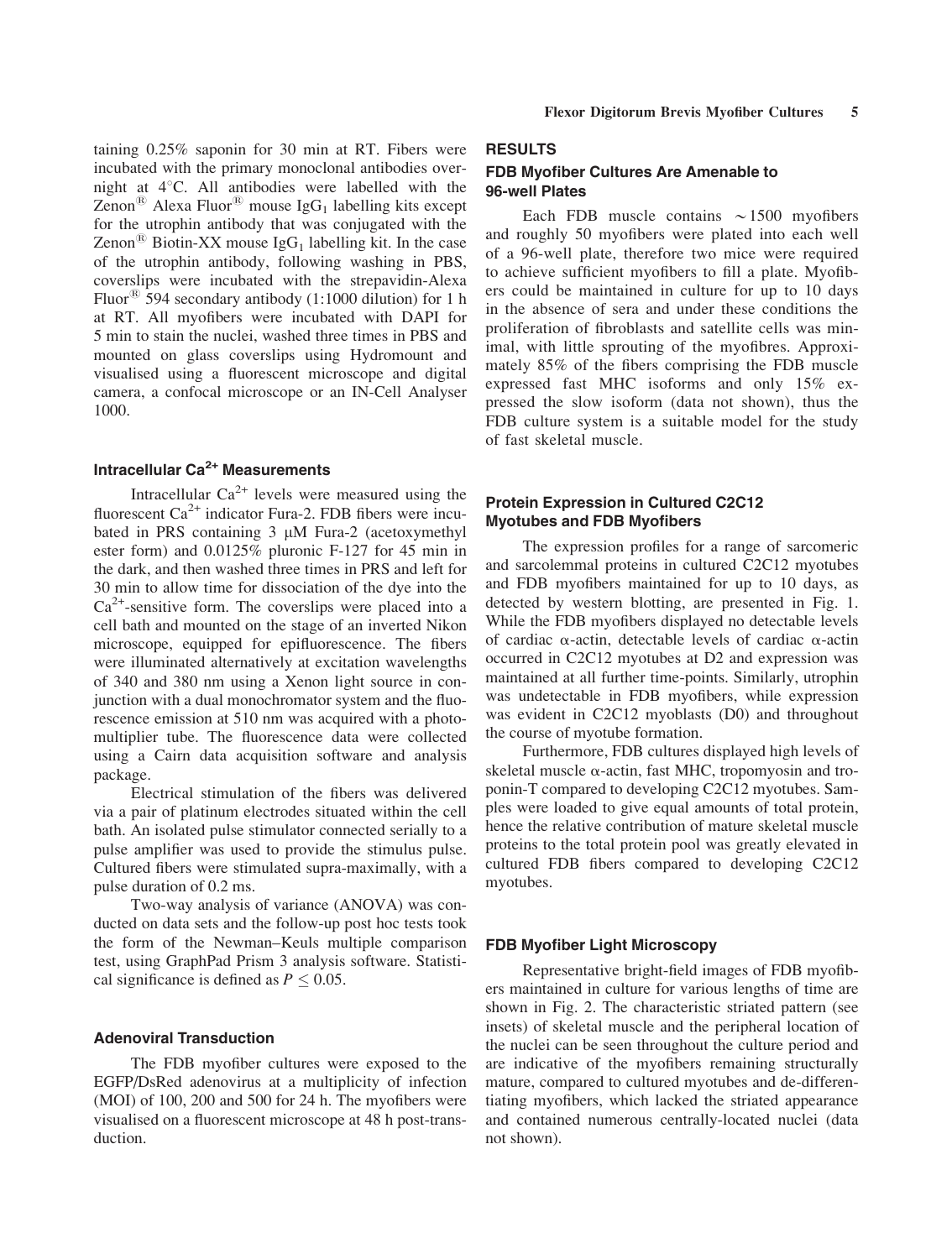

Fig. 1. A time course study of the expression of various muscle proteins in C2C12 myotube and FDB myofiber cultures, where D1, D2. . .D10 denotes the time point in days at which the cells were harvested after the differentiation medium was added (C2C12s) or the myofibers were dissociated (FDBs). Results shown are for the pooled protein lysates generated from three independent time course studies of both the C2C12 and FDB myofiber cultures.  $M =$  BenchmarkTM prestained protein ladder (Invitrogen, Mount Waverley, Victoria, Australia).

# Imaging of Protein Localisation in Cultured FDB Myofibers

Labelling of the neuromuscular junction (NMJ) of cultured FDB myofibers was conducted via staining with  $\alpha$ -bungarotoxin and the DRP-2 antibody to detect  $\alpha$ -acetylcholine receptors  $(\alpha$ -AChRs) and utrophin, respectively. Immunostaining conducted on D1, D4 and D8 myofibers revealed the characteristic aggregation of the  $\alpha$ -AChRs and the associated expression of utrophin (Fig. 3), a feature of developmentally mature skeletal muscle [Bewick et al., 1996]. However, FDB myofibers maintained for 8 days in culture displayed a more diffuse staining for utrophin than those cultured for up to 4 days, indicative of utrophin spread away from the NMJ.

The stability of the sarcomeric organisation was investigated in cultured FDB myofibers at D1, D4 and D9, using immunostaining for a number of sarcomeric proteins. The sarcomeric localisation of filamentous actin (phalloidin), fast MHC,  $\alpha$ -actinin, tropomyosin and troponin-T remained unchanged throughout the culture period. Representative confocal microscopy images for FDB fibers maintained for 4 days in culture are shown in Fig. 4. Alternate staining of filamentous actin and fast MHC can be observed by confocal microscopy (Fig. 4a) and the In-Cell Analyzer 1000 (Fig. 4b). The co-localisation of filamentous actin and  $\alpha$ -actinin can be seen in Fig. 4c.

Dystrophin and  $\alpha$ -sarcoglycan, two important membrane-associated proteins from both a functional and disease perspective, remained localised at the surface and at the myotendinous junctions at the ends of the cultured myofibers at all time points examined. A representative image of this is presented in Fig. 4d. Both dystrophin and  $\alpha$ -sarcoglycan staining were markedly absent or diminished respectively in cultured mdx FDB myofibers at all time points examined.

## Calcium Handling Experiments

Cultured FDB myofibers loaded with Fura-2 were activated via electric field stimulation (EFS) to produce electrically-evoked  $Ca^{2+}$  transients. These responses are representative of  $Ca^{2+}$  release and  $Ca^{2+}$  reuptake by the sarcoplasmic reticulum triggered by a single action potential. In response to this  $Ca^{2+}$  release, the cultured myofibers were observed to contract after delivery of each electrical stimulus. Figure 5a is a representative recording of intracellular  $Ca^{2+}$  during EFS in a myofiber maintained in culture for 5 days. The general characteristics of the electrically-evoked  $Ca^{2+}$  transients were examined over 8 days in culture (Fig. 5b). At all time points examined the amplitude (i), time to peak (ii) and half relaxation time (iii) of the electrically evoked  $Ca^{2+}$ transients remained unchanged.

## Transduction by Adenovirus

At 48 h post exposure to the EGFP/DsRed adenovirus,  $\sim$  40% of the fibers expressed both EGFP and DsRed fluorescent protein (MOI 500) whilst  $\sim$  20 and 0% of the fibers expressed these proteins with an MOI of 200 and 100, respectively (data not shown).

## **DISCUSSION**

Enzymatically dissociated FDB myofibers can be maintained in 96-well culture plates for at least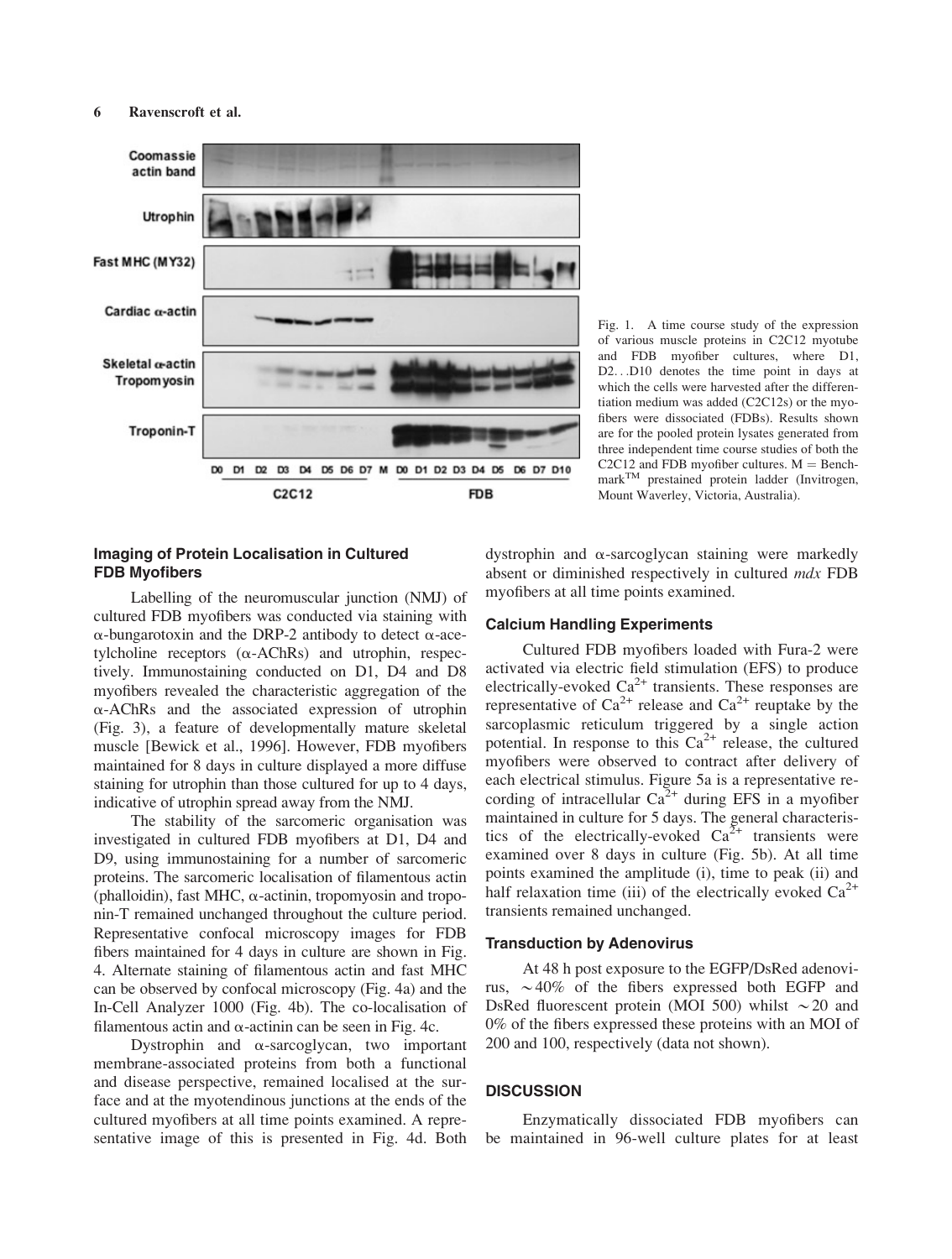

## Flexor Digitorum Brevis Myofiber Cultures 7

10 days and express a cohort of proteins that are typical of mature, terminally-differentiated skeletal muscle. At the same time, the cultured FDB myofibers remained functionally normal showing little change in dynamic  $Ca^{2+}$  handling throughout the culture period. We therefore propose that the FDB myofiber cultures are a more relevant and accurate representation of mature skeletal muscle.

# FDB Myofiber Cultures Express a Cohort of Mature Skeletal Muscle Proteins

The protein expression profile determined by western blotting for cultured FDB myofibers is markedly different to that obtained for developing C2C12 myotube cultures, regardless of the time point examined (Fig. 1). C2C12 myotubes expressed high levels of utrophin and cardiac  $\alpha$ -actin throughout the time course of myotube development compared with FDB myofiber cultures. Despite utrophin being detected by immunohistochemistry at the NMJ (Fig. 3) of the cultured FDB myofibers, these levels were undetectable by western blotting. In contrast, the FDB fibers displayed distinctly elevated levels of the thin filament proteins skeletal muscle  $\alpha$ -actin, tropomyosin and troponin-T, compared to developing C2C12 myotubes. Fast MHC expression was present in FDB myofibers at all time points, while expression of this MHC isoform was only initiated at D6 of C2C12 myotube development. C2C12 myotube cultures have previously been shown to initially express fast MHC at D6 and tropomyosin at D2 [Cooper et al., 2004], in agreement with our findings. Given that samples were loaded according to equal total protein, mature sarcomeric proteins account for a noticeably elevated percentage of the total protein pool of the FDB myofibers, compared to the C2C12 myotubes. This is indicative of the tight packing of sarcomeres within mature skeletal muscle compared to that of developing myotubes. The expression of cardiac  $\alpha$ -actin and utrophin, the fetal forms of skeletal muscle  $\alpha$ -actin [Ilkovski et al., 2005] and dystrophin [Blake et al., 1996], respectively, coupled with the relative lack of expression of mature sarcomeric proteins, including skeletal muscle  $\alpha$ -actin, fast MHC, tropomyosin and troponin-T, highlights the developmentally immature state of C2C12 myotubes and the comparative maturity of the FDB fiber culture system.

Fig. 2. Transmitted light images of cultured FDB myofibers on D2 (a), D6 (b) and D10 (c) of the culture period, showing the characteristic striated pattern (see insets, magnification  $\times$ 1.8) of skeletal muscle and the presence of peripherally-located nuclei (arrows). Scale bars represent  $10 \mu m$ .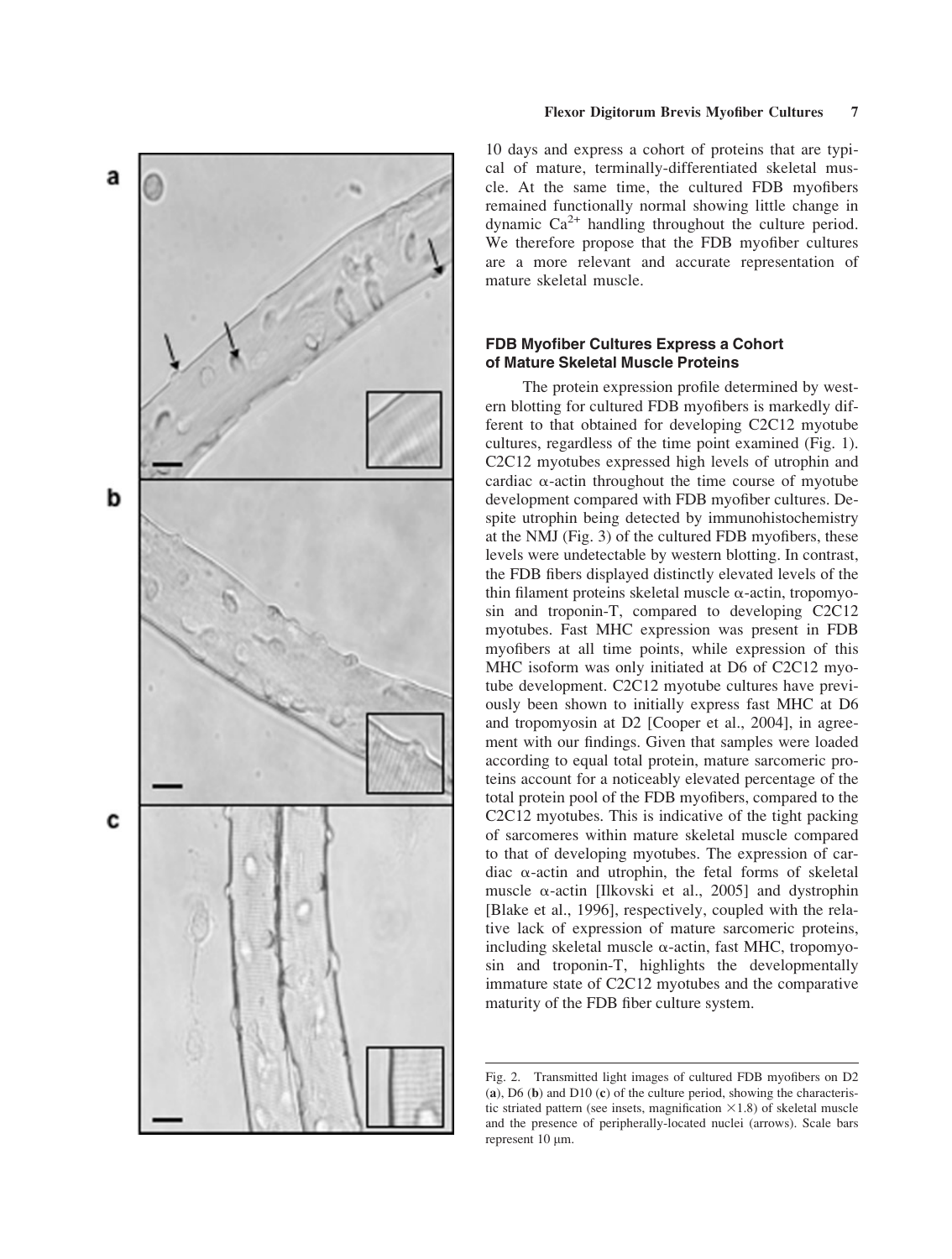

Fig. 3. Fluorescent imaging of the neuromuscular junction using a-bungarotoxin-FITC (green) to label the a-acetylcholine receptors and the NCL-DRP2 antibody (red) against utrophin in a D1 FDB myofiber (a), two D4 FDB myofibers (b) and a D8 FDB myofiber (c). Regions that are yellow represent co-localisation of  $\alpha$ -acetylcholine receptors and utrophin expression. Scale bars represent 10  $\mu$ m.



Fig. 4. Cultured D4 FDB myofibers imaged using confocal microscopy (a, c and d) and an IN-Cell Analyzer (b). In both illustrations (a) and (b), myofibers are labeled with phalloidin (green) and fast MHC (red). Image (c) shows phalloidin (green) and  $\alpha$ -actinin (red) whilst image (d) shows dystrophin (red) and  $\alpha$ -sarcoglycan (green). Nuclei are labeled with DAPI (blue) and the scale bars represent 10  $\mu$ m.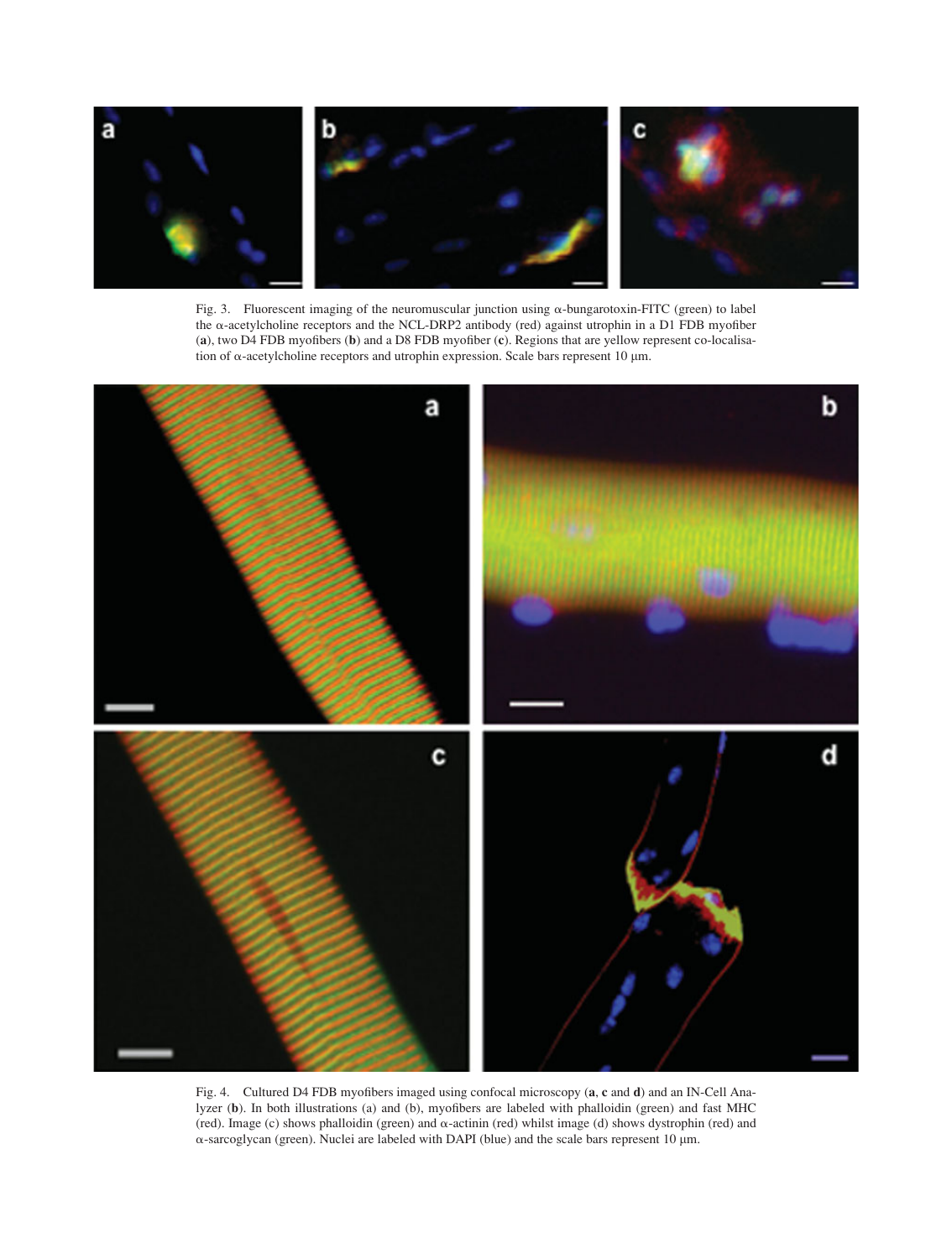

Fig. 5. (a) A representative recording of intracellular  $Ca^{2+}$  in a FDB myofiber during electrical stimulation, following culturing for 5 days. (b) The characteristics of the electrically-evoked  $Ca^{2+}$  transients in FDB myofibers maintained in culture for 1, 5 or 8 days, (i) peak amplitude, (ii) time to peak and (iii) half relaxation time.

# The Localisation of Sarcomeric and Membrane-Associated Proteins Is Maintained in Cultured FDB Myofibers

Confocal microscopy conducted on cultured FDB myofibers at D1, D4 and D8 revealed that the localisation of filamentous actin, fast MHC and  $\alpha$ -actinin remained unaltered at all time points, while the expression of dystrophin and  $\alpha$ -sarcoglycan remained localised to the sarcolemma and at the myotendinous junctions (Fig. 4). Thus, in addition to cultured FDB myofibers expressing high levels of skeletal muscle proteins, their spatial localisation within the myofibers remains intact. It has previously been demonstrated that the expression of components of the dystrophin-associated protein complex are initiated relatively late in myotube differentiation, specifically dystrophin and  $\alpha$ -sarcoglycan are first detected at only D6 [Cooper et al., 2004]. Thus the FDB myofiber cultures are a more time-efficient and more accurate culture system for the study of various mature skeletal muscle proteins and isoforms.

# Electrically-Mediated Ca<sup>2+</sup> Transients Are Maintained in Cultured FDB Fibers up to D8

EFS of cultured FDB myofibers resulted in the generation of intracellular  $Ca^{2+}$  transients which remained unaltered at all time points examined (D1, D5 and D8). Thus it is evident that the necessary components of the excitation-contraction pathway remain unchanged with time in culture, including membrane depolarisation, activation of the dihydropyridine receptors, coupling to the ryanodine receptors of the sarcoplasmic reticulum, and  $Ca^{2+}$  release and re-uptake via the  $Ca^{2+}ATP$ ase pumps. Spontaneous  $Ca^{2+}$  sparks are a characteristic of dedifferentiating myofibres [Brown et al., 2006] and embryonic skeletal muscle [Chun et al., 2003], in contrast only a small percentage  $\left\langle \langle 5\% \rangle \right\rangle$  of FDB myofibres began to display spontaneous contractions after 5–6 days in culture. The time to peak of electrically-evoked  $Ca<sup>2+</sup>$  transients has been shown to be approximately eight times slower in developing myotubes, compared to adult FDB myofibers [Bakker et al., 1997]. Furthermore, the rate constant of  $Ca^{2+}$  decay is significantly reduced in myotubes compared to myofibres, 1.68 and 28.2  $s^{-1}$ , respectively [Bakker et al., 1996], indicative of functional immaturity of the calcium-handling pathway. The ability of the cultured FDB myofibers to maintain the characteristics of adult skeletal muscle is indicative of the functional maturity and viability of these myofibers in culture.

# The Denervation in Cultured FDB Myofibers Is Accompanied by Alteration of the Components of the NMJ

It is well documented that muscle denervation is accompanied by changes in muscle morphology and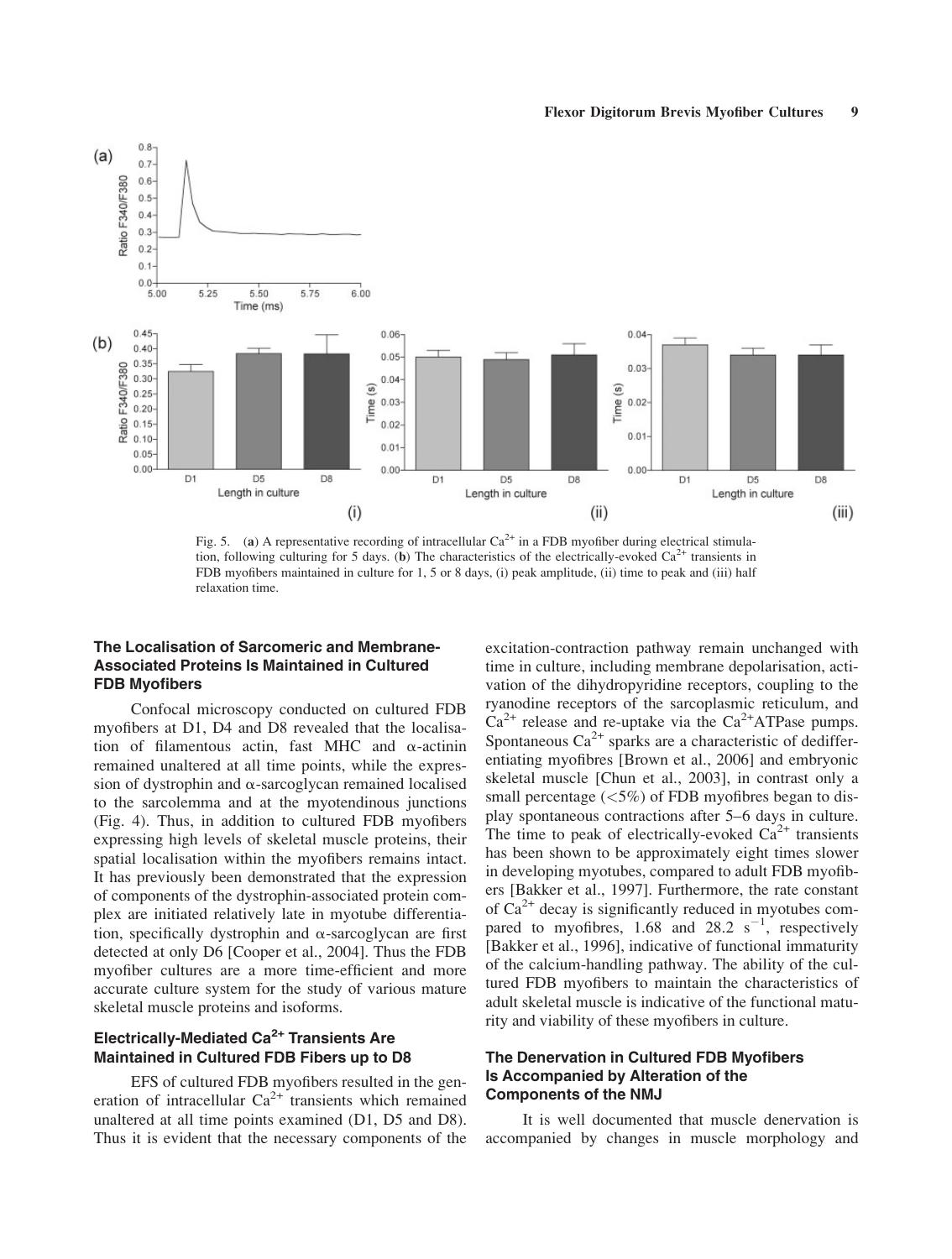protein expression [for a review see Midrio, 2006]. To ascertain the effect of denervation on cultured FDB myofibers, the NMJ was visualised by labelling  $\alpha$ -AChRs and utrophin, two prominent components of the NMJ [Blake et al., 1996]. At D1 and D4 (Figs. 3a and 3b, respectively), FDB myofibers displayed a discrete localised co-expression of utrophin and  $\alpha$ -AChRs at a defined region of the sarcolemma. However, by D8 the expression of utrophin was more diffuse and spread-out from the site of  $\alpha$ -AChR expression (Fig. 3c). It has been shown that denervation is accompanied by re-expression of utrophin at the surface membrane of muscle fibers [Takemitsu et al., 1991]. Thus cultured FDB myofibres may prove a useful system for investigating the consequences of muscle denervation, in vitro.

# Cultured mdx FDB Myofibers Maintain the Hallmarks of Dystrophin-Deficient Muscle

Immunostaining conducted on cultured mdx FDB myofibers revealed that these myofibers were dystrophin-negative and expressed diminished levels of  $\alpha$ -sarcoglycan (data not shown), as is seen in mdx muscle biopsies [Ohlendieck and Campbell, 1991]. Light microscopy revealed the characteristic striated pattern of skeletal muscle and the peripheral location of the nuclei in FDB myofiber cultures at all time points examined (Fig. 2). However, it was observed that a portion of the cultured *mdx* myofibers displayed central nucleation and that these cultures were more susceptible to dedifferentiation (data not shown). These properties have been described previously for cultured *mdx* myotubes and myofibers [Yablonka-Reuveni and Anderson, 2006]. These findings therefore indicate that cultured FDB myofibers are a reliable culture system for the study of various skeletal muscle diseased states, since the hallmarks of mdx skeletal muscle are maintained in this culture system.

# Cultured FDB Fibers Can Be Imaged and Analysed on a Platform Suitable for Semi-High-Throughput Small Molecule Screens in a 96-Well Plate Format

The IN-Cell Analyzer 1000 was initially designed for cell-based assay development in pharmaceutical hitto-lead characterisation where imaging and analysis in high throughput and high content are required. The technology platform was applied to the FDB myofiber cultures in 96-well assay format, using multiple fluorescent probes and transmitted light. The images obtained for fluorescently labeled sarcomeric proteins showed clear banded staining patterns with no requirement for optical sectioning (representative image presented as Fig. 4b). The ability of this system to detect the localisation and intensity of staining with various labeled antibodies in a 96-well plate format is validation that the FDB culture

technique can be combined with this imaging and analysis platform for high-throughput drug screening for skeletal muscle disorders.

# Cultured FDB Myofibers Can Be Transduced With Adenovirus and Express Foreign Proteins

To further confirm the utility of cultured FDB myofibers, we transduced the myofibers with an adenovirus [Boulos et al., 2006]. Various researchers have reported effective transduction of mature skeletal muscle by adenovirus [Larochelle et al., 1997] and adeno-associated virus [reviewed in Herzog, 2004]. Indeed, these viruses have been successful as a therapeutic delivery system for replacing absent or defective genes [Xiao et al., 2000; Sun et al., 2003; Liu et al., 2005]. We showed that the FDB myofibers were transduced in a dose-dependent manner and synthesised the two fluorescent proteins encoded by the virus. This demonstrates that the cultured FDB myofibers are competent in responding to stimuli, which is a crucial requirement if this system is to be used for drug screening. Additionally, being able to transduce the myofibers opens up a wide array of possible future experiments such as investigating the localisation and pathological implications of mutant or novel proteins in a mature skeletal muscle setting.

# **CONCLUSION**

We have clearly shown that the FDB myofiber culture system is a more relevant and accurate culture technique for the study of various aspects of mature skeletal muscle, compared to the widely used myoblastic cell lines. At both a protein and functional level, the cultured FDB myofibers maintain the characteristics typical of mature skeletal muscle. The protein expression profile of C2C12 myotubes has been demonstrated to comprise predominantly fetal isoforms and a much lower contribution of mature sarcomeric proteins, when compared to the cultured FDB myofibers. In addition, the hallmarks of dystrophic muscle are present in cultured mdx FDB myofibers, thus the characteristics of diseased states can be maintained and investigated using this culture technique. The success of this culture method in a 96-well plate format, coupled with imaging using the IN-Cell Analyzer, provides an excellent system for future application to small molecule drug screening for treatments for various skeletal muscle diseases.

## ACKNOWLEDGMENTS

The confocal imaging was carried out using facilities at the Centre for Microscopy, Characterisation and Analysis (The QEII Medical Centre site), The University of Western Australia. We thank Sheriff Boulos for the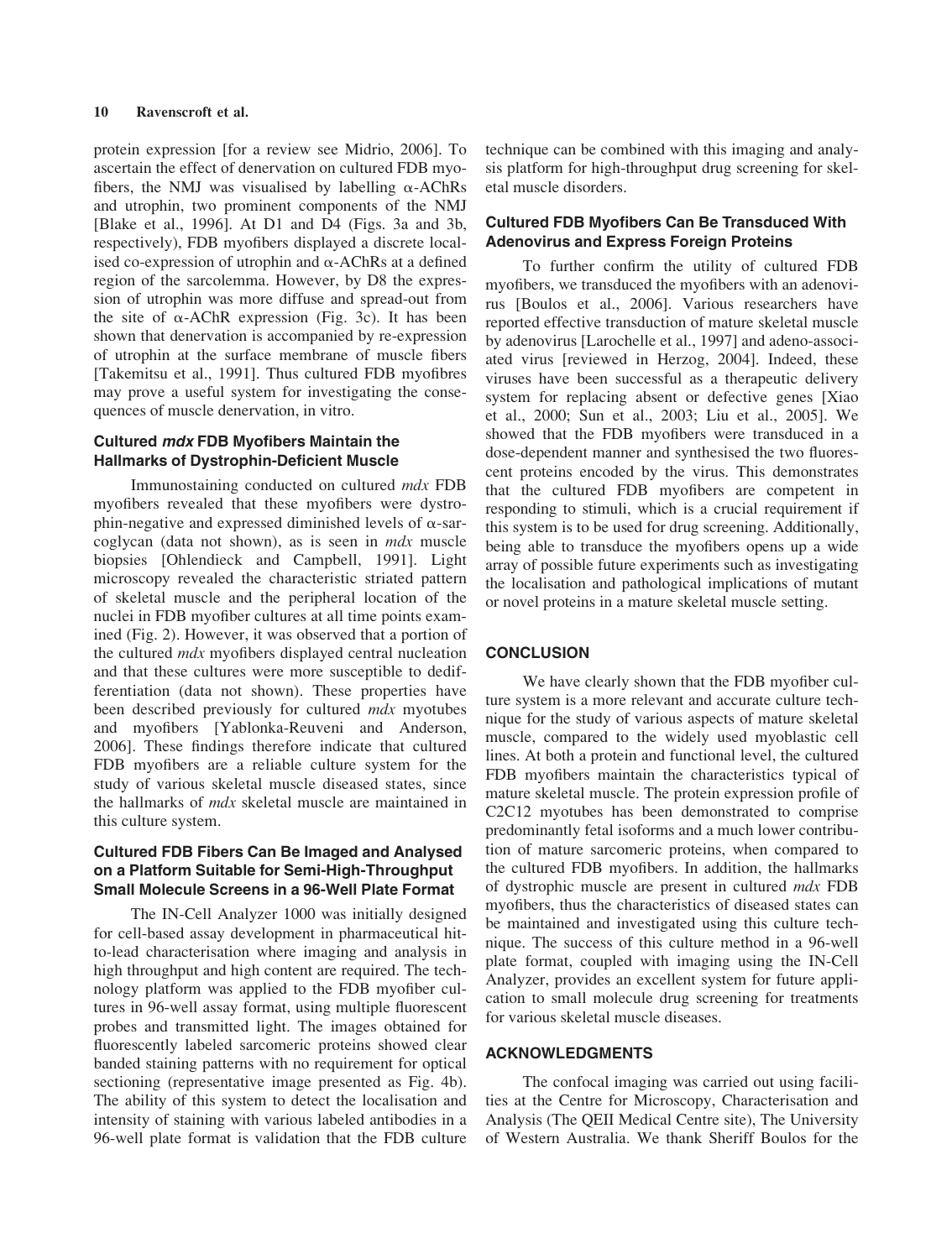generous donation of the adenovirus. The  $IVD3<sub>1</sub>A9$ monoclonal antibody developed by KP Campbell was obtained from the Developmental Studies Hybridoma Bank developed under the auspices of the NICHD and maintained by The University of Iowa, Department of Biological Sciences, Iowa City, IA 52242. GR was supported by an Australian Postgraduate Award.

## REFERENCES

- Ashizawa T, Elias SB, Appel SH. 1982. Interaction of myasthenic immunoglobulins and cholinergic agonists on acetylcholine receptors of rat myotubes. Ann Neurol 11(1):22–27.
- Bakker AJ, Head SI, Stephenson DG. 1996. Measurement of membrane potential and myoplasmic [Ca2<sup>+</sup>] in developing rat myotubes at rest and in response to stimulation. Cell Calcium 19(5):409–418.
- Bakker AJ, Head SI, Stephenson DG. 1997. Time course of calcium transients derived from Fura-2 fluorescence measurements in single fast twitch fibres of adult mice and rat myotubes developing in primary culture. Cell Calcium 21(5):359–364.
- Bewick GS, Young C, Slater CR. 1996. Spatial relationships of utrophin, dystrophin, beta-dystroglycan and beta-spectrin to acetylcholine receptor clusters during postnatal maturation of the rat neuromuscular junction. J Neurocytol 25(7):367–379.
- Bischoff R. 1986. Proliferation of muscle satellite cells on intact myofibers in culture. Dev Biol 115(1):129–139.
- Blake DJ, Tinsley JM, Davies KE. 1996. Utrophin: A structural and functional comparison to dystrophin. Brain Pathol 6(1):37–47.
- Boulos S, Meloni BP, Arthur PG, Bojarski C, Knuckey NW. 2006. Assessment of CMV, RSV and SYN1 promoters and the woodchuck post-transcriptional regulatory element in adenovirus vectors for transgene expression in cortical neuronal cultures. Brain Res 1102(1):27–38.
- Brown LD, Schneider MF. 2002. Delayed dedifferentiation and retention of properties in dissociated adult skeletal muscle fibers in vitro. In Vitro Cell Dev Biol Anim 38(7):411–422.
- Brown LD, Rodney G, Hernandez-Ochoa E, Ward C, Schneider MF. 2007. Calcium sparks and T-tubule reorganization in dedifferentiating adult mouse skeletal muscle fibers. Am J Physiol Cell Physiol 292(3):C1156–C1166.
- Bulfield G, Siller WG, Wight PA, Moore KJ. 1984. X chromosomelinked muscular dystrophy (mdx) in the mouse. Proc Natl Acad Sci USA 81(4):1189–1192.
- Chun LG, Ward CW, Schneider MF. 2003. Ca2+ sparks are initiated by Ca2+ entry in embryonic mouse skeletal muscle and decrease in frequency postnatally. Am J Physiol Cell Physiol 285(3):C686–C697.
- Cifelli C, Bourassa F, Gariepy L, Banas K, Benkhalti M, Renaud JM. 2007. KATP channel deficiency in mouse FDB causes fibre damage, impairs Ca2+ release and force development during fatigue in vitro. J Physiol. [Epub ahead of print 17th May 2007].
- Clement S, Chaponnier C, Gabbiani G. 1999. A subpopulation of cardiomyocytes expressing alpha-skeletal actin is identified by a specific polyclonal antibody. Circ Res 85(10):e51-e58.
- Cooper ST, Lo HP, North KN. 2003. Single section Western blot: Improving the molecular diagnosis of the muscular dystrophies. Neurology 61(1):93–97.
- Cooper ST, Maxwell AL, Kizana E, Ghoddusi M, Hardeman EC, Alexander IE, Allen DG, North KN. 2004. C2C12 co-culture on a fibroblast substratum enables sustained survival of contractile, highly differentiated myotubes with peripheral nuclei

## Flexor Digitorum Brevis Myofiber Cultures 11

and adult fast myosin expression. Cell Motil Cytoskeleton 58(3):200–211.

- De Backer F, Vandebrouck C, Gailly P, Gillis JM. 2002. Long-term study of Ca(2+) homeostasis and of survival in collagenaseisolated muscle fibres from normal and mdx mice. J Physiol 542(Pt 3):855-865.
- Han R, Grounds MD, Bakker AJ. 2006. Measurement of sub-membrane  $[Ca(2+)]$  in adult myofibers and cytosolic  $[Ca(2+)]$  in myotubes from normal and mdx mice using the  $Ca(2+)$  indicator FFP-18. Cell Calcium 40(3):299–307.
- Harvey AL, Robertson JG, Witkowski JA. 1979. Maturation of human skeletal muscle fibres in explant tissue culture. J Neurol Sci 41(1):115–122.
- Herzog RW. 2004. AAV-mediated gene transfer to skeletal muscle. Methods Mol Biol 246:179–194.
- Hirst RC, McCullagh KJ, Davies KE. 2005. Utrophin upregulation in Duchenne muscular dystrophy. Acta Myol 24(3):209–216.
- Ilkovski B, Clement S, Sewry C, North KN, Cooper ST. 2005. Defining alpha-skeletal and alpha-cardiac actin expression in human heart and skeletal muscle explains the absence of cardiac involvement in ACTA1 nemaline myopathy. Neuromuscul Disord 15(12):829–835.
- Kobayashi T, Askanas V, Engel WK. 1987. Human muscle cultured in monolayer and cocultured with fetal rat spinal cord: Importance of dorsal root ganglia for achieving successful functional innervation. J Neurosci 7(10):3131–341.
- Koenig M, Hoffman EP, Bertelson CJ, Monaco AP, Feener C, Kunkel LM. 1987. Complete cloning of the Duchenne muscular dystrophy (DMD) cDNA and preliminary genomic organization of the DMD gene in normal and affected individuals. Cell 50(3): 509–517.
- Kubis HP, Haller EA, Wetzel P, Gros G. 1997. Adult fast myosin pattern and Ca2+-induced slow myosin pattern in primary skeletal muscle culture. Proc Natl Acad Sci USA 94(8):4205–4210.
- Larkin LM, Van der Meulen JH, Dennis RG, Kennedy JB. 2006. Functional evaluation of nerve-skeletal muscle constructs engineered in vitro. In Vitro Cell Dev Biol Anim 42(3–4):75– 82.
- Larochelle N, Lochmuller H, Zhao J, Jani A, Hallauer P, Hastings KE, Massie B, Prescott S, Petrof BJ, Karpati G, Nalbantoglu J. 1997. Efficient muscle-specific transgene expression after adenovirus-mediated gene transfer in mice using a 1.35 kb muscle creatine kinase promoter/enhancer. Gene Ther 4(5):465–472.
- Liu Y, Schneider MF. 1998. Fibre type-specific gene expression activated by chronic electrical stimulation of adult mouse skeletal muscle fibres in culture. J Physiol 512(Pt 2):337–344.
- Liu Y, Carroll SL, Klein MG, Schneider MF. 1997. Calcium transients and calcium homeostasis in adult mouse fast-twitch skeletal muscle fibers in culture. Am J Physiol 272(6, Pt 1):C1919– C1927.
- Liu M, Yue Y, Harper SQ, Grange RW, Chamberlain JS, Duan D. 2005. Adeno-associated virus-mediated microdystrophin expression protects young mdx muscle from contractioninduced injury. Mol Ther 11(2):245–256.
- Meola G. 1991. Hereditary human myopathies in muscle culture. Ital J Neurol Sci 12(3):257–268.
- Midrio M. 2006. The denervated muscle: Facts and hypotheses. A historical review. Eur J Appl Physiol 98(1):1–21.
- Morgan MJ, Madgwick AJ. 1999. The LIM proteins FHL1 and FHL3 are expressed differently in skeletal muscle. Biochem Biophys Res Commun 255(2):245–250.
- Naumann K, Pette D. 1994. Effects of chronic stimulation with different impulse patterns on the expression of myosin isoforms in rat myotube cultures. Differentiation 55(3):203–211.